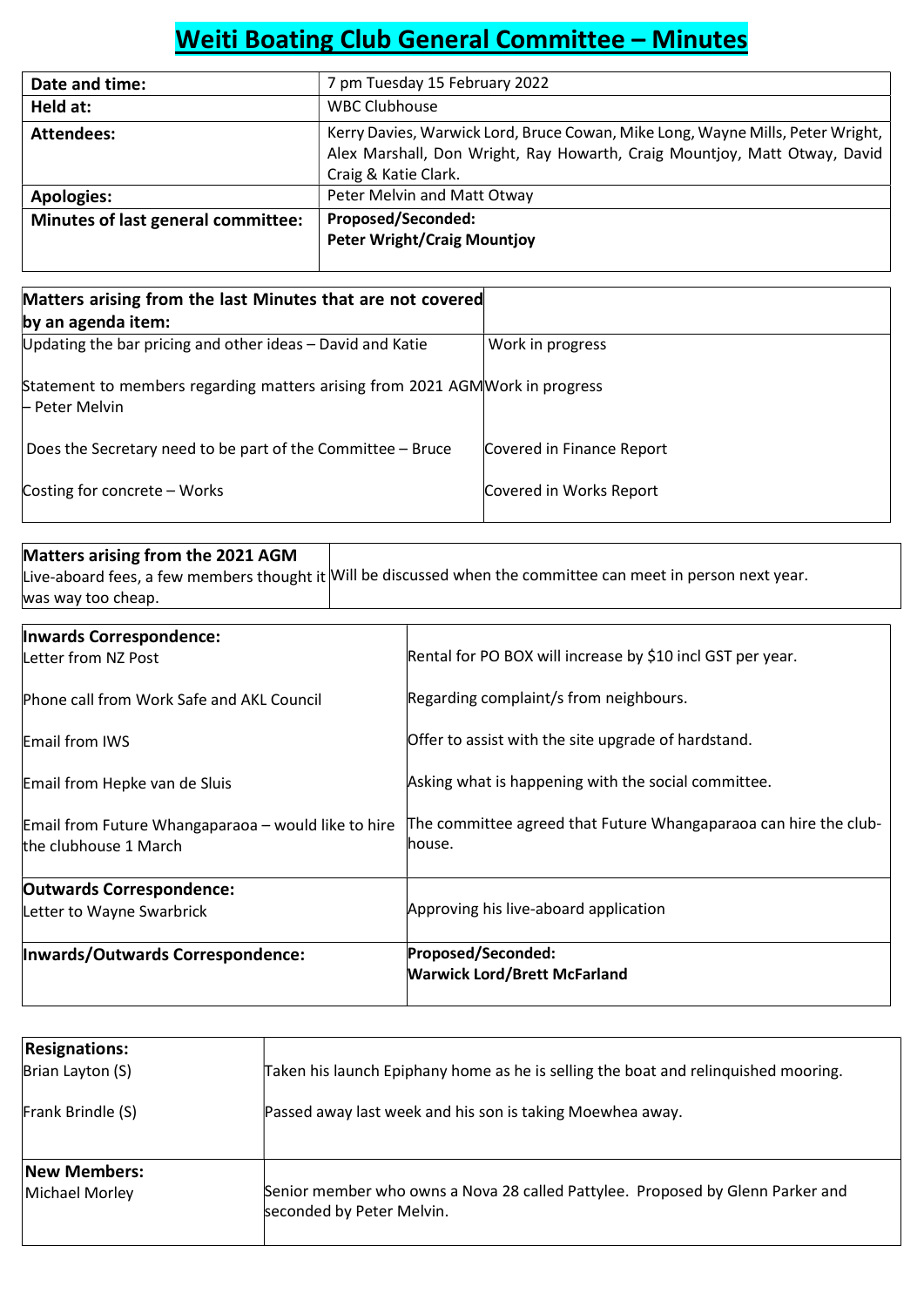|                                          | <b>Kerry Davies/Malcolm Mitchell</b>                                                                                                                          |
|------------------------------------------|---------------------------------------------------------------------------------------------------------------------------------------------------------------|
| <b>Resignations/New Members:</b>         | <b>Proposed / Seconded:</b>                                                                                                                                   |
| Corina Patterson and Tony<br>Pullman (F) | Family members who owns Noelex 30 called Slipstream. Proposed by Bruce Adams,<br>seconded by Jimmy O'Callahan                                                 |
| Luis Giachetti                           | Senior member who has brought Limestone Cowboy an Evans 7.8 yacht. Proposed by Rob<br>Howse and seconded by Warwick Lord.                                     |
| Gerard Russell – returning<br>member     | Senior member who owns a S & S Falcon 24 called Crumbs.                                                                                                       |
| Richard Baalham                          | Associate member who is looking at buying a small yatch. Proposed by Garry Marshall and<br>seconded by Simon Briscoe.                                         |
| Lee Aylott                               | Senior member who has brought Diversion a 10m Oliver Royale launch. Proposed by Lee<br>Wilson and seconded by Roger Tweddell.                                 |
| Mieke & Dustin Habeck                    | Family members who owns a Riveria 33 at GH but are looking at selling this and buying a<br>yacht/cat. Proposed by Marcel Bakker and seconded by Peter Melvin. |

# Sub-committee reports

Survey update - Colin Thrush Overall response rate was 27%, online survey results responses vary but 29% is considered very good so our response rate of 27% is very satisfactory. There will be a meeting on Thursday 3 March to go through the results more and work out a plan, tonight is just going through the results. Survey results out to members March/start of April. Colin does not want this survey to be like other survey and nothing gets down. Kerry and Bruce thanked Colin for all his work on the Survey.

## Flag Officers report – Kerry Davies to report

- Commodores Weekend
	- Go ahead at Sullivans
	- We are too late to apply for a permit and so there is a maximum of 74 people so
	- Will need to have registration to attend or express interest if likely to attend
	- Only vaccinated and will need to be verified on day
	- Area to be cordoned off for registration
	- Noise Control There have been complaints regarding party boats in the past and if this continues future permits will not be granted
	- Require people for
		- Transport
		- Organising food hygiene protocols to be observed sanitiser, gloves, masks
		- Beach activities
		- Noise patrol
- Filtration System and maintenance work around yard
	- New sump pump installed
	- Need to ensure that cleaning of pits is a regular thing for Glen to do
	- Better liaison between Works and Katie to raise a list of maintenance work each month
- Move to increase the membership of the Finance Committee
	- Colin Thrush has agreed to be part of the Finance Committee
		- Kerry Davis proposes that Colin Thrush to be co-opted onto the Finance Committee, seconded Warwick Lord. All in favour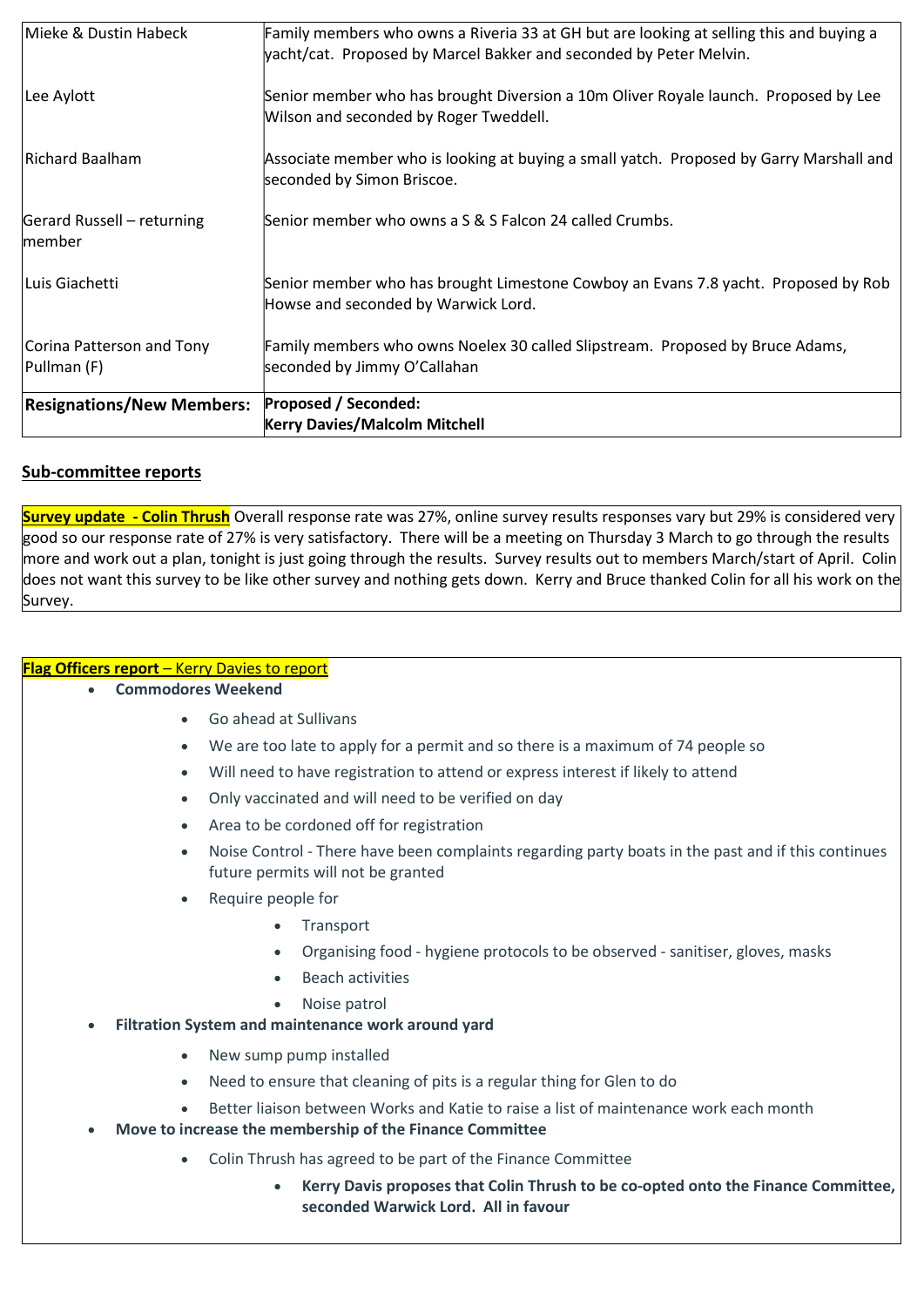#### Social Committee

- Hepke sent a letter inquiring about progress for Social Committee
- Katie will send out email looking for members for Social Committee
- Fish and Chip night once a month Vac only 1st one on Friday 11 March
- Will need alternative bar tender Check with Bill Boyle and any other members
- Works Report
	- From Warwick's email
		- Pay \$1,300 to Davis for Concrete quotations (New code to be established for this)
		- Replace sump pump for filtration plant \$595.24 + \$34.41 (Filtration Plant)
		- $\bullet$  2 Extra piles at \$1,500 = \$3,000 (to come from Pile fund)
	- Discussion on New haul out system
		- Quote from Pen Eng re trolley
		- Ray has organised Meeting with Total Marine Travel lift 15th March 1:30
		- Chris McGuire on Rail system
		- Need to have the rational and costings
		- Need to consider how is it going to be run
		- Filtration System upgrade
		- Consent Costs could be up to \$100k
- Moving forward with the Lease
- Kerry Pearson has been in touch with Tania and meeting will likely not be till March
- Broadreach
	- Peter to ask Mark when the next one is due
- Status of Secretary elected or appointed
	- Bruce recommends that the Secretary and Treasurer should be appointed by the General **Committee**
	- As this is an appointment they have no voting rights in the General Committee unless specifically given that right by the Committee

Wayne did ask who is going to be responsible for the daily operations and putting systems into place for when we start hauling 300 boats a year. He also asked who is doing the cost analysis to make sure we are charging the right amounts. Bruce advised that his is part of the Finance Committee role.

## <u> **Finance** – Bruce Cowan to report</u>

- Pre-paid Credit Card
	- Now loaded
- Progress with Bank
	- forms to be signed by Kerry, Louise and self wait till L is back
- Louise Being away
	- Arriving in MIQ on 14th Feb
- Late Payers
	- Stephen Greenwood. The Committee approved that he pay invoices in instalments for the year
	- Two members small outstanding amount
	- Ikenn \$1,182 with debt collectors
	- Wilkinson Warwick is going to speak to him Outstanding \$785 this continues to rise -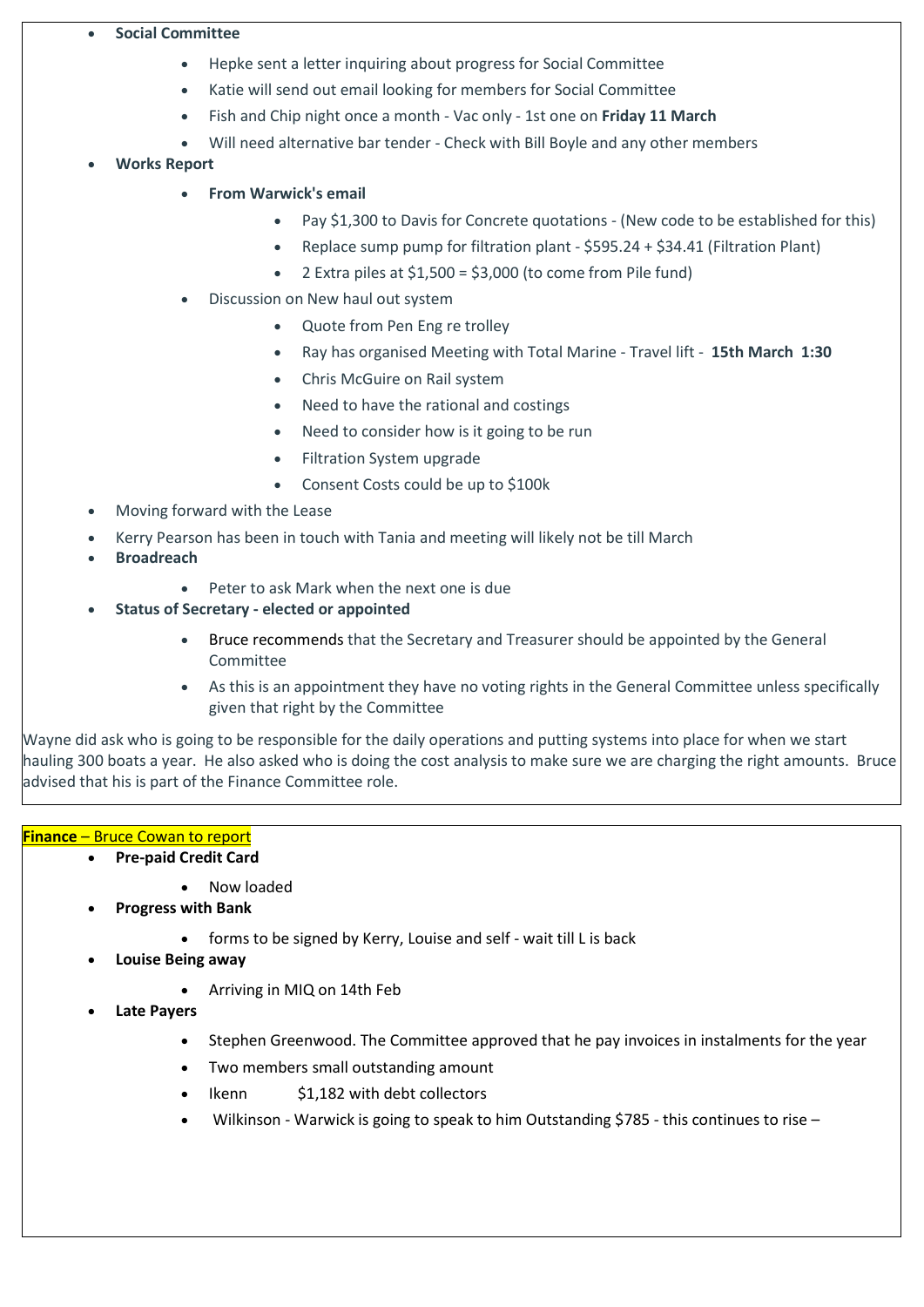| Accounts Receivable (as at 2 February 2022)                |                                                        |                         |                                                                                   |  |
|------------------------------------------------------------|--------------------------------------------------------|-------------------------|-----------------------------------------------------------------------------------|--|
| ٠                                                          |                                                        | Actual outstanding      |                                                                                   |  |
| $\bullet$                                                  | \$7,596<br>Total outstanding                           | $($ lkenn = \$1,182 $)$ |                                                                                   |  |
| Feb<br>$\bullet$                                           | (This month)<br>\$0                                    |                         |                                                                                   |  |
| Jan                                                        | $(30 \text{ days})$                                    |                         | \$4,126 (This for invoices sent out in Jan so not necessarily > 30)               |  |
| <b>Dec</b>                                                 | \$1,300<br>$(60 \text{ days})$                         |                         |                                                                                   |  |
|                                                            | Pre Dec (90 days)<br>\$2,440                           |                         | $($ lkenn = \$1,182)                                                              |  |
| Long term outstanding (over 90 days)                       |                                                        |                         |                                                                                   |  |
| ٠                                                          | Total                                                  | 30 days                 | 60 days >90 days                                                                  |  |
| Wilkinson<br>$\bullet$                                     | \$785                                                  | \$72                    | \$713.2                                                                           |  |
| <b>Daniel Miles</b>                                        | \$456                                                  |                         | \$456 (pd \$600)                                                                  |  |
| Lance Hart<br>$\bullet$                                    | \$1,339                                                | \$555                   | \$784 hauled for insurance andwaiting                                             |  |
| <b>Ainslie Davis</b><br>mooring)                           | \$1,614                                                | \$1,326<br>\$144        | \$144 (\$144 sublets \$1,326 new                                                  |  |
| <b>Profit and Loss</b>                                     | <b>Actuals vs Budget April- December</b>               |                         |                                                                                   |  |
| $\bullet$                                                  | see P&L circulated by Louise and the additional Report |                         |                                                                                   |  |
| $\bullet$                                                  | Income and Expenses very close to budget               |                         |                                                                                   |  |
| $\bullet$                                                  | Cost of Sales and Net Profit below budget              |                         |                                                                                   |  |
|                                                            | Cost of Sales is \$48,214 above budget but includes    |                         |                                                                                   |  |
|                                                            | Pile rings<br>\$37,891<br>$\bullet$                    |                         |                                                                                   |  |
|                                                            | Inundation \$6,529<br>$\bullet$                        |                         |                                                                                   |  |
|                                                            | Concrete<br>\$9,666<br>$\bullet$                       |                         |                                                                                   |  |
|                                                            | Totals<br>$\bullet$                                    | \$54,086                |                                                                                   |  |
|                                                            | expected.                                              |                         | In other words if we take out these non-budgeted items Cost of Sales is less than |  |
|                                                            |                                                        |                         | Extending this to the Net Profit = $$200,426$ or some $$14,000$ up on budget.     |  |
|                                                            | $\bullet$                                              |                         | These 3 items need to be recoded to the separate new accounts still to be set up  |  |
| <b>Bank Balances (2 February)</b>                          |                                                        |                         |                                                                                   |  |
| Cheque                                                     | \$28,420.8                                             |                         |                                                                                   |  |
|                                                            | Term investment<br>\$150,990                           |                         |                                                                                   |  |
| Simple Saver                                               | \$187,893                                              |                         |                                                                                   |  |
| Pile Fund                                                  | \$65,450                                               |                         |                                                                                   |  |
| The Term Deposits have still not been actioned by the bank |                                                        |                         |                                                                                   |  |
| Finance Report tabled & approved: Proposed/Seconded:       |                                                        |                         |                                                                                   |  |
|                                                            | Mike Long/ Malcolm Mitchell                            |                         |                                                                                   |  |
| Payable list approved to be paid:                          | Proposed/Seconded:<br>Ray Howarth / Mike Long          |                         |                                                                                   |  |

#### Social –

Working on getting the social committee up and running. First social event a fish and chip/take away night and the bar will be open on the 11 Mar:

# Sailing – Don Wright to report

Winter series prize giving last Wednesday night at GHYC. B & T race this weekend. John and Linda Parish will be race officers for the Marauder Champs. Still need helpers for the mark boat. Ray Howarth can help on mark boat.